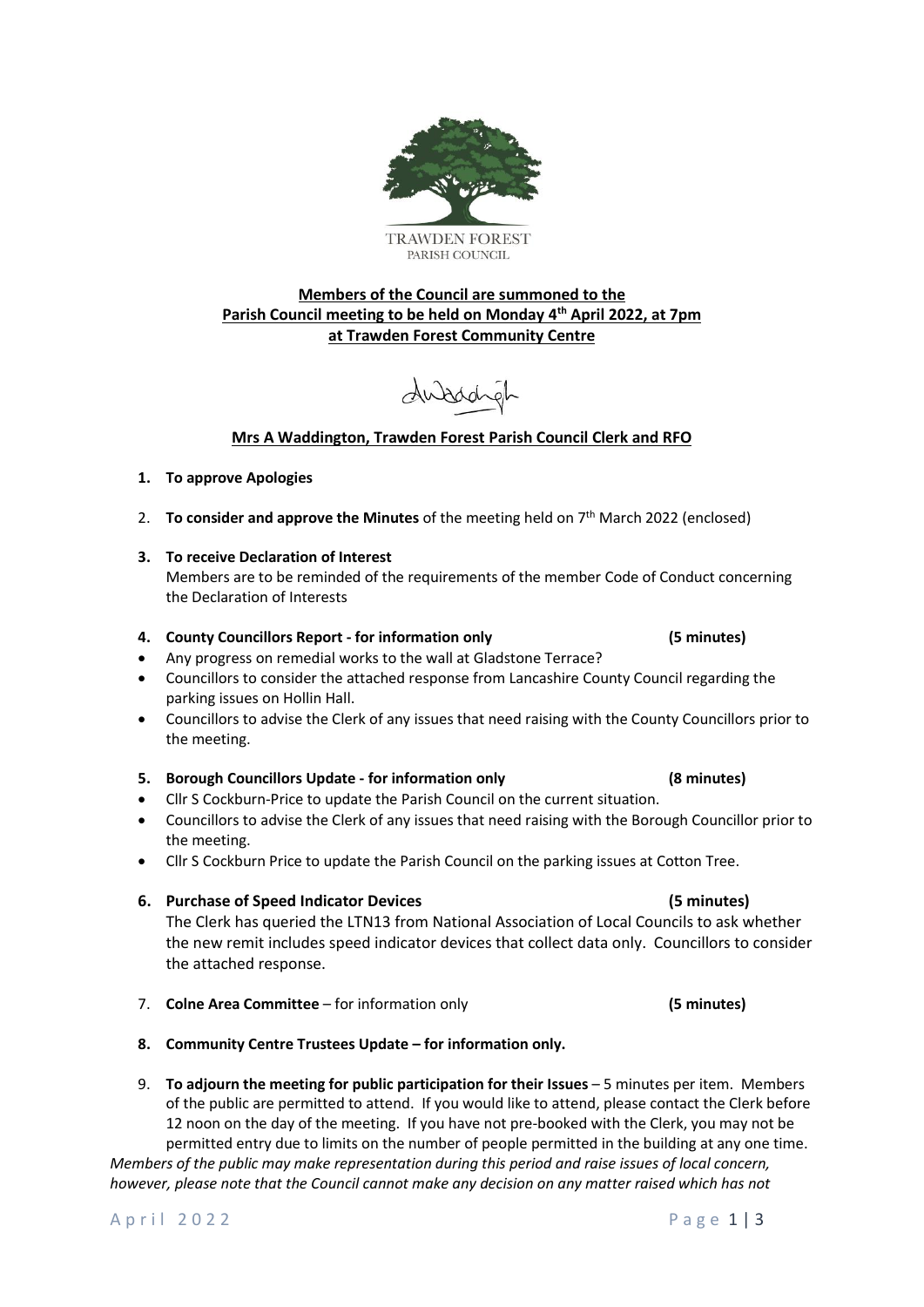*already been included on the formal agenda for the meeting. Such items may be considered for a future meeting. A member of the public is defined as a person, other than Parish Council members or officials.* Chairman to reconvene the meeting.

## 10. **Trawden in Bloom**. **(3 minutes)**

Trawden in Bloom Litter pick took place on 2nd April 2022.

Councillor Crompton has offered to sit, as Chair, on the Trawden in Bloom Subcommittee. Councillors to consider the attached Terms of Reference and Volunteer Policy.

## **11. Lengthsman (5 minutes)**

The grass cutting has commenced and will be carried out in line with the issued contract. The Lengthsman and Clerk have received their ROSPA qualification badges. The Lengthsman reports that the grass at Wellhead is saturated and feels there may be an issue with drainage. Councillors to consider how to approach.

### 12. A**llotments and Garages**. **(3 minutes)**

• Councillors to consider the request from a resident of Cotton Tree Lane that tenants should only be allowed to occupy one garage. See attached correspondence.

### **13. Area at top of Tram Tracks (5 minutes)**

The request was put on social media and on the Parish Council website inviting quotes. Two enquiries received.

**14. Potential Defibrillator at Recreation Ground and at Cockhill Club (5 minutes)** Councillors to consider the attached costs for supplying 2 defibrillators at the above locations.

### **15. Ball Grove Park. (5 minutes)**

The correspondence to the outstanding complaint has been sent and this is now closed. There is another complaint for the HR committee to consider in part 2 of this meeting.

### **16. Friends of Trawden Playground (5 minutes)**

• Councillors to consider the minutes of the meeting held in January and March 2022.

## **17. Clerks update (3 minutes)**

- Cllr MacDonald has requested a potential increase in working hours of the Clerk. Over the past year, the Clerk has worked an additional 75 hours.
- Councillors to consider paying the Clerk for the additional 8hrs worked in March 2022.

### **18. Grot Spot Walk (5 minutes)**

This took place on 26<sup>th</sup> March. Councillors to note the attached list drawn up for follow-up.

### **19. Policies (5 minutes)**

Councillors to consider the re-adoption of the Policies required by the Parish Council as per the attached list.

## **20. Poetry Garden (3 minutes)**

Councillors to consider the suggestion that, the Parish Council invite children from Trawden School to write a Queens Platinum Jubilee themed poem for inclusion in the Poetry Garden.